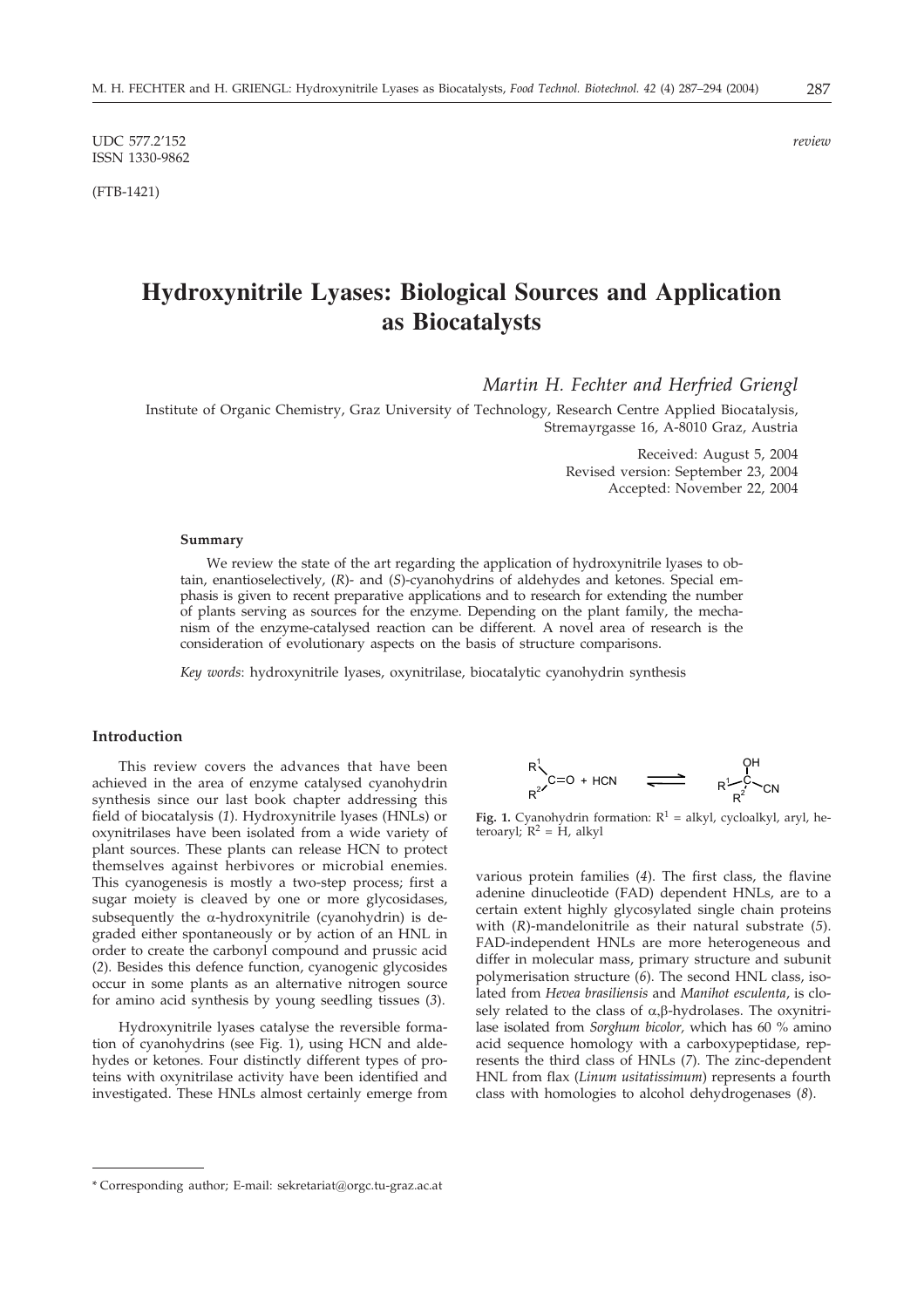In the last decades these biocatalysts have been extensively investigated and reviewed by several research groups in particular in Stuttgart (*4,9–13*), Leiden (*14–16*) and Graz (*1,5,6,17–22*). In addition, general surveys on the synthesis of enantiopure cyanohydrins, for example, by metal-catalysed addition of cyanide to carbonyl compounds, have been published (*23–26*).

## **(***R***)-selective HNLs**

Some hundred years ago the synthesis of mandelonitrile from benzaldehyde and prussic acid using a crude enzyme preparation extracted from almonds (termed »emulsin«) established the first biocatalytic application of an HNL (*27*). Emulsin was investigated both for the kinetic resolution of racemic cyanohydrins (*28*) as well as for the synthesis of optically active cyanohydrins from different aldehydes (*29–31*). Already at that time it was found that other enzyme preparations from a great variety of plants had oxynitrilase activity (*32*). In the 1960s, purified (*R*)-HNLs from almonds (*Prunus amygdalus*), referred to as PaHNLs (E.C. 4.1.2.10), were used as catalysts in a preparative manner (*33–35*) and thereafter for the first HNL-catalysed continuous synthesis of  $D(+)$ -mandelonitrile with 97 % optical purity (*36*). Then in 1987, the synthetic application of PaHNL was rediscovered for the preparation of cyanohydrins with high enantiomeric purity (*37*).

Although the protein from almonds had already been crystallized in 1994 (*38*), the complete three dimensional crystal structure was not solved before the year 2000 (*39*). As anticipated from sequence homology of PaHNL to oxidoreductases, two domains were found, an FAD binding and a substrate binding domain (which also represents the active site). This active site is located close to the isoalloxazine ring of the cofactor and was identified by soaking the protein crystals with methylmercury acetate (an inhibitor) and by docking simulations with the natural substrate (*R*)-mandelonitrile (*40*). The proposed mechanism needs His497 as a general base for deprotonating the hydroxyl function of the substrate and also a positive electrostatic potential, which can be cooperatively created by charged residues (*e.g*. Arg300, Lys361). The flavin cofactor is not involved in this mechanism at all, however, only the enzyme with the FAD in the oxidized form has oxynitrilase activity (*41,42*). Moreover, no oxidoreductase activity has been found in flavin-dependent HNLs and the role of the neutral oxidized cofactor seems to be to stabilize the required electrostatic potential in the active site (*5*). Nowadays PaHNL is available not only from natural sources like almonds but also from a fermentation process, which involves the gene for the PaHNL isoenzyme 5 cloned into and overexpressed in the methylotrophic yeast *Pichia pastoris* (*43,44*).

Over the last decade an immense endeavour was made to elucidate the five isoenzymes purified from black cherry (*Prunus serotina*). Comparison of the amino acid sequences of HNLs encoded by the black cherry PsHNL1- to PsHNL5- and PaHnL-cDNAs showed greatest sequence identity between PsHNL5 and PaHNL (93.7 % identity) (*45,46*). This degree of similarity suggests that they represent members of a multigene family rather than multiple alleles (*47*).

Besides the FAD-dependent HNLs, another (*R*)-selective oxynitrilase (LuHNL) has been recognized and isolated from flax (*Linum usitatissimum*) (*32,48,49*). This LuHNL (E.C. 4.1.2.37) has a completely different substrate specificity from that of the *Prunus* enzyme; this acetone cyanohydrin lyase catalyses the addition of HCN to various aliphatic ketones and aldehydes, while aromatic ketones are not converted (*50*). Using this enzyme, it is possible to synthesize (*R*)-butan-2-one cyanohydrin with an enantiomeric excess (e.e.) up to 88 %; this being noteworthy due to the relatively small steric difference between the methyl and ethyl groups in the neighbourhood of the carbonyl functional group of the substrate, 2-butanone. The LuHNL amino acid sequence (1266 base pairs encode for a protein of 46 kDa) shows no overall homologies to the known HNLs but has significant similarities to the members of alcohol dehydrogenase (ADH) family of enzymes. In particular, the cysteine and histidine residues responsible for coordination of an active site  $Zn^{2+}$  and a second structurally impor $tant Zn<sup>2+</sup>$  in alcohol dehydrogenases are conserved. Nevertheless, neither alcohol dehydrogenase activity in LuHNL nor HNL activity in ADH have been detected. Moreover, well known inhibitors of ADHs, which interfere with the coordination of the active site  $Zn^{2+}$ , fail to affect the HNL activity of LuHNL, suggesting different mechanisms of cyanohydrin cleavage and alcohol oxidation. Interestingly, LuHNL, like ADH and PsHNL, possesses an ADP-binding  $\beta\alpha\beta$  motif, suggesting that the flavoprotein PsHNL and the non-flavoprotein LuHNL have evolved independently from a common ancestor with an ADP-binding  $\beta \alpha \beta$  unit (8). Initially, cloning of LuHNL was hampered by low expression levels of the recombinant enzyme in *Escherichia coli*. In order to overcome this problem, in Stuttgart the LuHNL-cDNA was cloned into *Pichia pastoris* for overexpression (*51*). In Jülich, an active enzyme was expressed in *Escherichia coli* as an N-terminal hexa-histidine fusion protein, allowing the purification of homogeneous protein in one step. The formation of inclusion bodies was reduced by using a thioreductase deficient *E. coli* strain as the host. Under these conditions, recombinant LuHNL was obtained with a specific activity of 76 U/mg (*52*).

Other FAD-dependent HNLs have been isolated from *Rosaceae,* especially *Prunus* species and other rosaceous stone fruits, and characterised (see Table 1). Apple, apricot, cherry and plum meals were prepared from the seeds or kernels of mature garden fruits. These preparations and almond meal were used as the source of (*R*)-HNL for the synthesis of aliphatic and aromatic cyanohydrins. Apple seed meal, the most favourable of the crude enzyme preparations, accepts sterically hindered aldehydes (*e.g.* pivaladehyde) as substrates, leading to (*R*)-cyanohydrins with high enantiopurity (e.e.'s better than 90 %) (*53*). Subsequently, the oxynitrilase in apple meal was found to accept methyl ketones as substrates and, when a direct comparison with almond meal was carried out, the apple enzyme gave a slightly higher e.e. (*54*). In Shanghai, the (*R*)-HNL activity of peach and loquat preparations were compared with that of almond meal. The enzyme extracted from loquat had a rather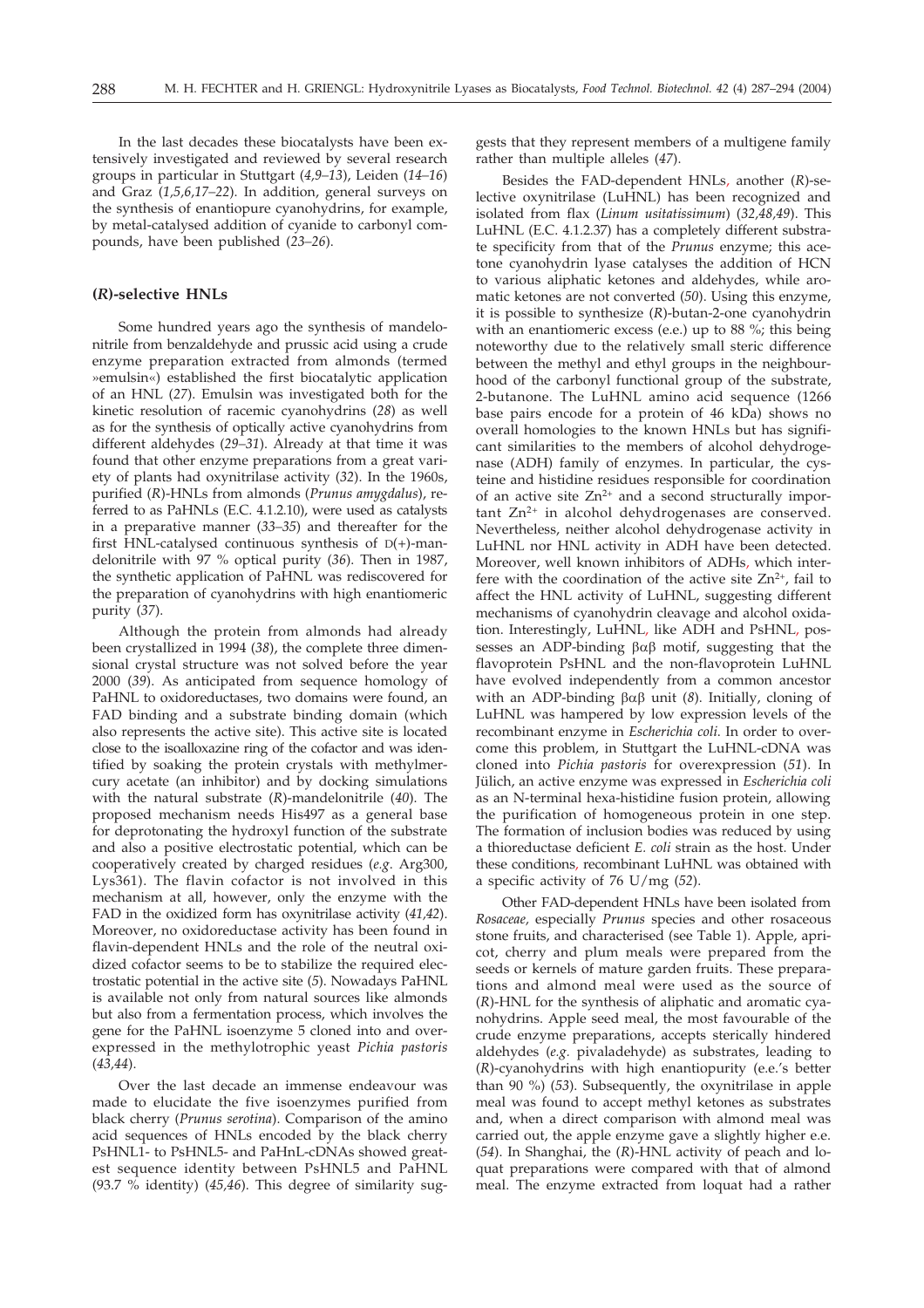| <b>Species</b>      | E.C. No. | Enzyme source                                                                  | Natural substrate                 | Substrate acceptance |          |
|---------------------|----------|--------------------------------------------------------------------------------|-----------------------------------|----------------------|----------|
|                     |          |                                                                                |                                   | Arom.                | Aliphat. |
| Prunus amygdalus    | 4.1.2.10 | almond bran, overexpression<br>in Pichia pastoris                              | $(R)$ -mandelonitrile             | $^{+}$               | $+$      |
| Prunus serotina     | 4.1.2.10 | black cherry kernels                                                           | $(R)$ -mandelonitrile             | $+$                  | $^{+}$   |
| Prunus domestica    | 4.1.2.10 | plum kernel and leaves                                                         | $(R)$ -mandelonitrile             | $^{+}$               | $^{+}$   |
| Prunus avium        | 4.1.2.10 | cherry kernel and leaves                                                       | $(R)$ -mandelonitrile             | $^{+}$               | $^{+}$   |
| Prunus persica      | 4.1.2.10 | peach – kernel and leaves                                                      | $(R)$ -mandelonitrile             | $^{+}$               | $^{+}$   |
| Malus pumila        | 4.1.2.10 | apple seed meal                                                                | $(R)$ -mandelonitrile             | $^{+}$               | $+$      |
| Eriobotrya japonica |          | loquat seed meal                                                               |                                   | $^{+}$               | $^{+}$   |
| Linum usitatissimum | 4.1.2.37 | young flax plants<br>overexpression in Escherichia<br>coli and Pichia pastoris | $(R)$ -2-buta-<br>none-cyanhydrin |                      | $^{+}$   |
| Phlebodium aureum   |          | leaves of goldfoot fern                                                        | $(R)$ -mandelonitrile             | $^{+}$               | weak     |
| Pouteria sapota     |          | mamey kernels                                                                  |                                   | $^{+}$               |          |
| Cydonia oblonga     |          | quince kernels                                                                 |                                   | $^{+}$               |          |
| Cucumis melo        |          | melon seeds                                                                    |                                   | weak                 |          |

Table 1. Isolated and characterized (*R*)-selective hydroxynitrile lyases

narrow substrate range, being restricted to aromatic and heteroaromatic aldehydes, and gave lower e.e.´s than those obtained with almond oxynitrilase. In contrast, peach meal had a substrate range similar to that of almond meal and in some cases gave products with superior e.e.´s. Thus, cinnamaldehyde was converted into its (*R*)-cyanohydrin with 69 % e.e. by peach meal, whilst under the same conditions almond meal gave a product with only 51 % e.e. (*55*).

Recently, oxynitrilase activity has been found in crude enzyme preparations from the leaves of mamey (*Pouteria sapota*), cherry (*Prunus avium*), plum (*Prunus domestica*), peach (*Prunus persica*), capulin (*Prunus serotina*) and the seeds of quince (*Cydonia oblonga*) where e.e.'s of synthesised (*R*)-mandelonitrile were higher than 90 %. For melon seeds (*Cucumis melo*) the e.e. was only 48 %. In the case of catalysis with leaf or seed extracts of guaje, sweet acacia, bonete, tejocote, chicozapote, pomegranate and canistel, the product of the addition of HCN to benzaldehyde was racemic (*56*). High enantiomeric purities (up to 98 % e.e.) were achieved with the defatted meal from capulin and mamey seeds, used as catalysts for the synthesis of cyanohydrins of aromatic aldehydes. There were differences in the reactivities and enantioselectivities of both meals, probably due to different properties of the (*R*)-oxynitrilases. The enzyme from mamey showed higher enantioselectivities (*57,58*). The HNL from mamey catalysed the addition of cyanide to imines, prepared from substituted aromatic aldehydes and aniline, producing  $\alpha$ -amino-nitriles with a moderate enantioselectivity (23 % e.e.) (*59*). In a related manner, optically active  $\alpha$ -amino nitriles were attained by the addition of acetone cyanohydrin to imines. The reaction was catalysed by the (*R*)-oxynitrilase in almond meal (*60*).

In 1995, Wajant described the purification of a novel (*R*)-HNL*,* which contains no FAD, from the fern *Phlebodium aureum*. This PhaHNL has no properties in common with the flavoprotein lyases from *Rosaceae*, except that it has the same natural substrate, (*R*)-mandelonitrile,

which is released from prunasin in *Prunus* species and from vicianin in *Phlebodium aureum*. PhaHNL is a multimer of 20 kDa subunits and is suitable for synthesis of (*R*)*-*cyanohydrins in organic media (*61*).

## **(***S***)-selective HNLs**

Rosenthaler reported the first (*S*)-selective oxynitrilase: »The leaves of *Taraktogenos blumei* contain an enzyme capable of yielding not D-benzaldehyde cyanohydrin like enzymes of the *Prunacae* but the L-form or L-oxynitriles. The same enzyme is possibly also present in the flowers of *Achillea millefolium*« (*32*).

In the 1960s, an oxynitrilase that catalyses the cleavage of *p*-hydroxymandelonitrile was purified from etiolated seedlings of *Sorghum vulgare* (*62*). Six years later it was found that *Sorghum* oxynitrilase is stereoselective and decomposes the L-isomer of *p*-hydroxymandelonitrile (*63*). The native molecular weight for the enzyme purified from *Sorghum bicolor* (SbHNL, E.C. 4.1.2.11) was determined by SDS-PAGE as 95 kDa (*64*). The enzyme is a 510-amino acid polypeptide chain, composed of two different subunits  $\alpha$  and  $\beta$ . The active enzyme form is an  $\alpha_2\beta_2$  heterotetramer assembled as a dimer of  $\alpha\beta$  units (*65,66*). The mature enzyme is N-glycosylated and exists in three different isoforms. The SbHNL amino acid sequence is not similar to that of any other known HNL, but the sequence of SbHNL is 60 % identical and 73 % similar to that of wheat serine carboxypeptidase (*7*). Recently, SbHNL has been crystallized in the presence of the inhibitor benzoic acid and the three-dimensional structure has been determined to a 2.3 Å resolution (*67*). The suggested mechanism for the cyanohydrin cleavage predicts the substrate to form a hydrogen bond between the cyanohydrin hydroxyl group and Ser158, while the nitrile group is directed towards Leu190 and Gly159. The phenyl ring is nicely sandwiched between the side chain of His160 and the nonpolar face of Pro64, and the additional hydroxyl group at C4 is within 2.7 Å of Asp126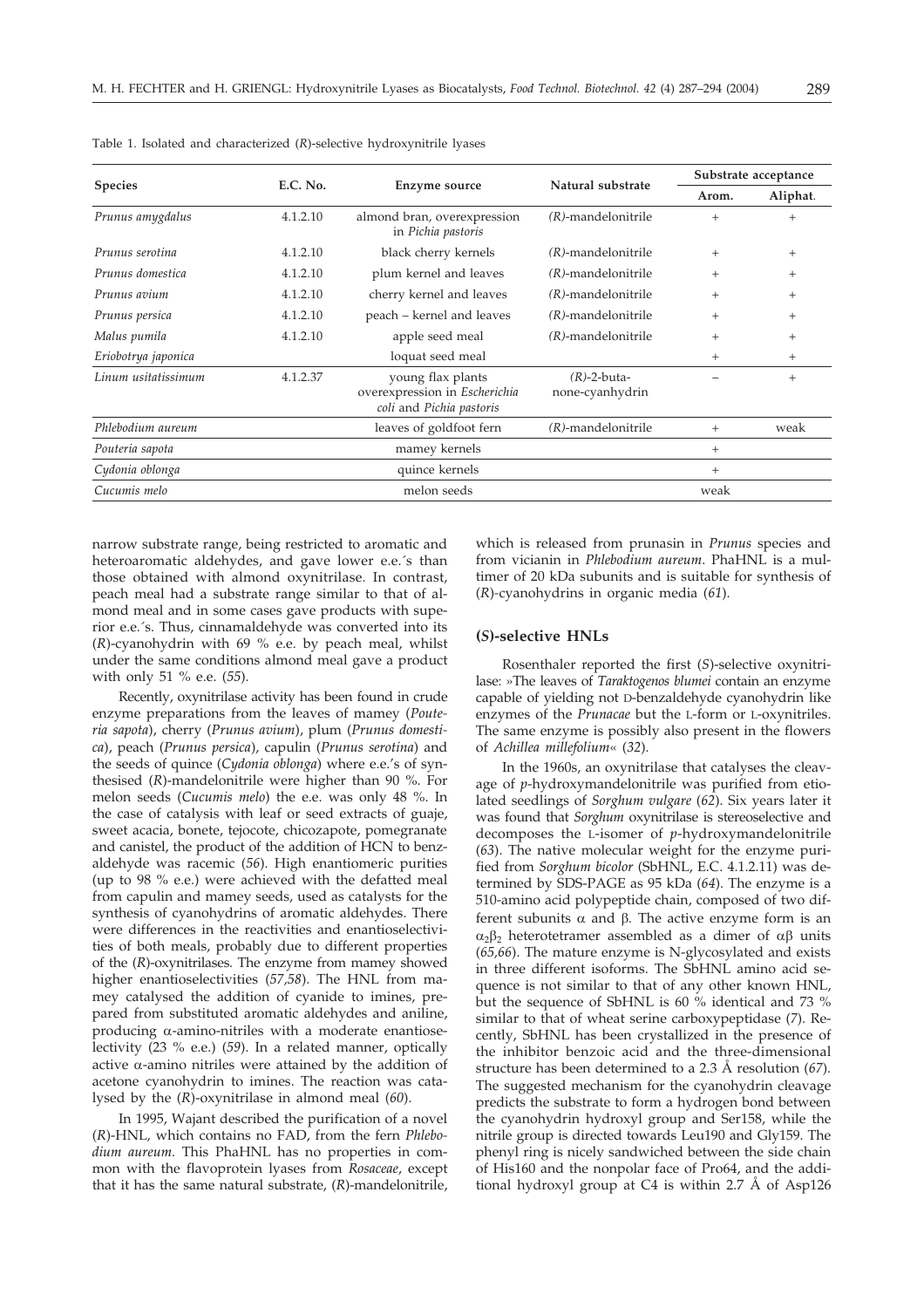and thereby assists in binding the substrate in the active site. A docking simulation further revealed that the carboxylate moiety of the C-terminal residue Trp270 undergoes a movement to form a good hydrogen bond contact between the Trp270 carboxylate and the cyanohydrin hydroxyl group, while an active site water adjusts to maintain a hydrogen bond contact between the Trp270 carboxylate and the substrate nitrile group. Cyclohexane carbaldehyde differs from benzaldehyde in that it has sp3-hybridized C atoms with additional axial protons, rather than exclusively equatorial protons as in the phenyl ring of benzaldehyde, and is not accepted as aliphatic substrate. Additionally, carbonyl substrates with small aliphatic side chains such as butyraldehyde and isobutyraldehyde are not accepted as substrates (*68*). Models of complexes of SbHNL with cyclohexane carbaldehyde reveal several closer contacts than van der Waals of the axial protons, in particular at C2-C4 of cyclohexane carbaldehyde with Pro64 and His160. Similar disfavoured interactions are observed for C4 of butyraldehyde (*67*).

The cyanoglucoside linamarin occurs in varying proportions in seedlings of some higher plants as well as in *Manihot* and *Hevea brasiliensis* (*69*). The appending HNL from the tropical rubber tree (*Hevea brasiliensis*, HbHNL) was first isolated and studied in terms of cyanogenesis by Selmar (*70*), then characterized in terms of substrate selectivity by Klempier (*71*). The oxynitrilase from cassava (*Manihot esculenta*, MeHNL) was first purified, characterised and cloned by Hughes (*72–74*). Both enzymes (E.C. 4.1.2.39) are highly homologous (77 % sequence identity), have no cofactor, are nonglycosylated and belong to the  $\alpha$ / $\beta$ -hydrolase superfamily (75,76). The crystal structure of the HbHNL, resolved to 1.9 Å, shows an active site that is buried deep within the protein and connected with the outside by a narrow tunnel (*77*). Subsequently, structural parameters were reported for the same enzyme, refined against crystallographic data collected to 1.1 Å resolution (*78*). Crystallographic data were also measured and solved for HbHNL complexed with the natural substrate acetone as well as with a variety of inhibitors, including trichloroacetaldehyde, hexafluoroacetone, and rhodanide (*79*). The crystal structures of MeHNL complexed with acetone and the product analogue chloroacetone were determined and refined at 2.2 Å resolution. The substrates are positioned in the active site by hydrogen-bond interactions of the carbonyl O atom with Thr11, Ser80 and, to a lesser extent, Cys81 (*80*). In order to elucidate the mechanism, the three-dimensional structure of the MeHNL-Ser80Ala-acetone cyanohydrin complex was solved at the same resolution (*81*). Surprisingly, the structure of the crystal complex of mutant Trp128Ala with 4-hydroxybenzaldehyde, at 2.1 Å resolution, showed the presence of two molecules in a sandwich type arrangement in the active site with an additional hydrogen bridge to the reacting centre (*82*). In most cases of synthetic reactions, the MeHNL-Trp128Ala mutant proved to be superior as the wild-type (*83*). HbHNL-mutant Lys236Leu is inactive, although its three-dimensional structure is similar to the wild-type enzyme. However, the crystal structure of the Lys236- Leu-acetone cyanohydrin complex shows the substrate in a different orientation as compared to the wild-type complex (*75*).

The current view on the molecular reaction mechanism of the HbHNL-catalysed cyanohydrin cleavage, deduced from crystallographic experiments (*77–79*), NMR (*84*) and molecular modelling (*85*), involves the following four key steps: (*i*) the substrate cyanohydrin is attached to the active site by hydrophobic interactions and by hydrogen bonding between its hydroxy group and the OH groups of Thr11 and Ser80; (*ii*) after the substrate binds, the OH-Ser80 is deprotonated by His235, which induces the simultaneous deprotonation of the substrate hydroxyl by Ser80; (*iii*) the subsequent cleavage of the cyanohydrin is assisted by stabilization of the charge of the nascent cyanide through interaction with the positive charge of Lys236; (*iv*) the cyanide ion formed is eventually protonated by His235 (*84*). All these conclusions are confirmed by enzyme-kinetic data (*86*).

For the homologous MeHNL, structural analyses have resulted in similar but not completely identical mechanistic ideas. They differ with respect to the role of the lysine residue in the active site (Lys236 in the *Hevea* enzyme or Lys237 in the *Manihot* enzyme), which is not believed to contribute to the catalysis of MeHNL (*80,81*).

The kinetic behaviour of this class of enzymes has been the subject of a number of recent investigations. The inhibition pattern observed for benzaldehyde and HCN corresponds well to an ordered Uni Bi mechanism including the formation of a dead-end complex of enzyme, (*S)*-mandelonitrile and HCN. The latter is the first product released from the enzyme followed by benzaldehyde, while in the synthesis reaction benzaldehyde is the first substrate bound to the enzyme followed by HCN (*86*). The analyses indicate that the reaction does not follow the three-step, reversible-ordered Uni–Bi reaction scheme proposed by Jorns for the cleavage of (*R*)-mandelonitrile to HCN and benzaldehyde catalysed by PaHNL (*42,87*). Under similar experimental conditions, the HbHNL enzymatic reversible conversion of (*S)*-mandelonitrile to HCN and benzaldehyde was adequately described by a three-step, reversible-ordered Uni–Bi reaction scheme and the non-enzymatic conversion rate was just about small enough to be neglected (*88*). In the often-used two-phase systems, the mass transfer of benzaldehyde from organic to aqueous phase is enhanced by the biocatalytic reaction of the (*S*)-HNL from *Hevea brasiliensis* (*89*).

Another HNL that catalyses the dissociation of (*S*) mandelonitrile to benzaldehyde and HCN, purified from the leaves of *Ximenia americana* (*Olacaceae*) (*90*), has been investigated only once with respect to structural organization and substrate specificity (*16*).

In addition, completely new sources for (*S*)-selective oxynitrilase have recently been reported (see Table 2). Anona (*Annona squamosa*) and cherimoya (*Annona cherimolia*) seeds produce very interesting results, where the negative value for the optical rotation of the produced mandelonitrile strongly suggests the presence of an (*S*)- HNL in this plant. Although the enantiomeric excess is low (18 and 16 %, respectively) and the percentage of conversion is modest (54 and 30 %, respectively), modifications of the reaction conditions could improve the outcome of this transformation (*56*). It is noteworthy that the leaves of anona and cherimoya do not catalyse the same reaction. These findings are consistent with recent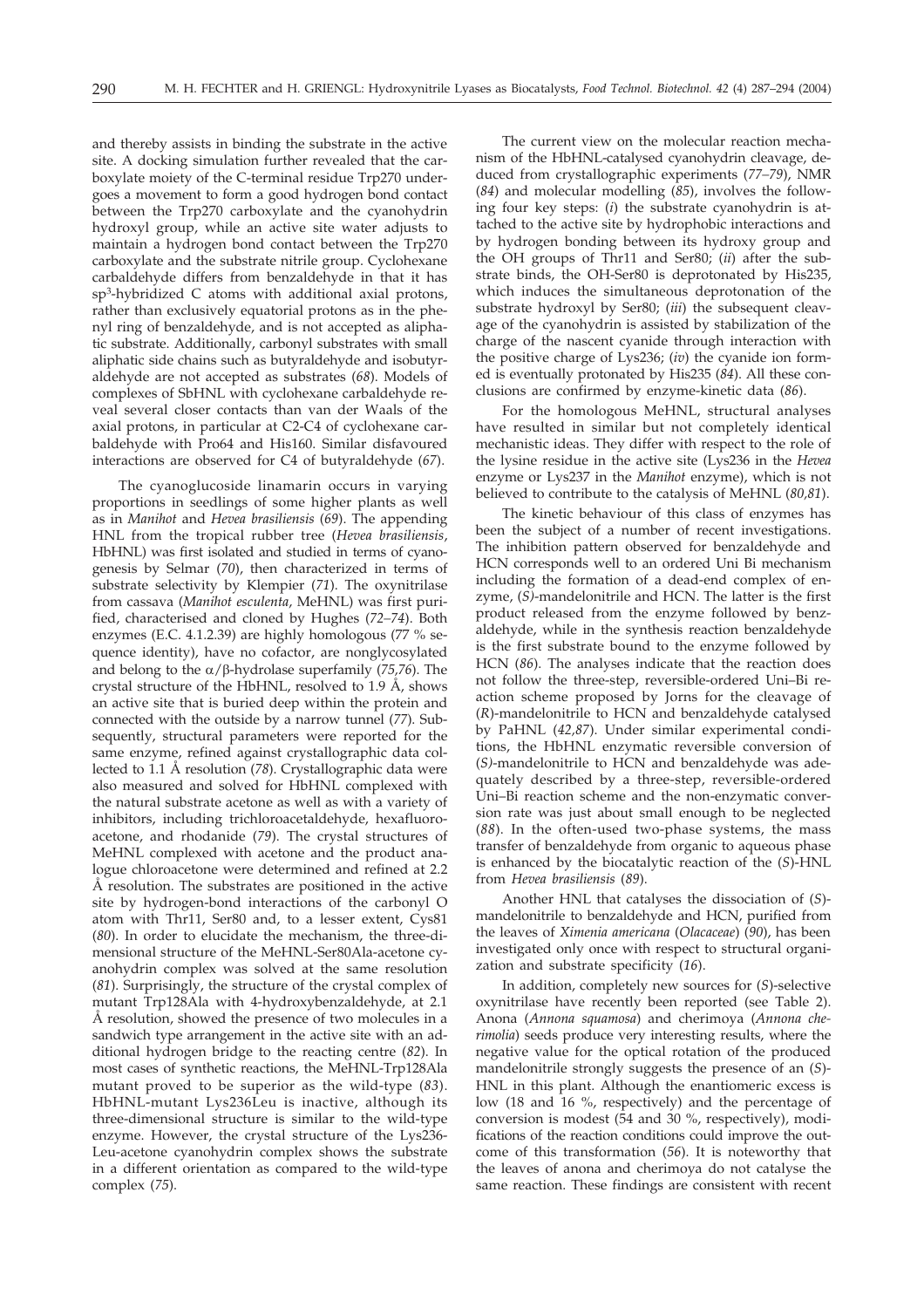| <b>Species</b>     |          | Enzyme source                                           | Natural substrate               | Substrate acceptance |          |
|--------------------|----------|---------------------------------------------------------|---------------------------------|----------------------|----------|
|                    | E.C. No. |                                                         |                                 | Arom.                | Aliphat. |
| Manihot esculenta  | 4.1.2.38 | manioc leaves over-expression in<br>Escherichia coli    | acetone-cyanhydrin              | $+$                  | $^{+}$   |
| Hevea brasiliensis | 4.1.2.38 | rubber tree leaves overexpression<br>in Pichia pastoris | acetone-cyanhydrin              | $^{+}$               | $^{+}$   |
| Sorghum bicolor    | 4.1.2.11 | millet seedlings                                        | $(S)$ -4-hydroxy-mandelonitrile | $^{+}$               |          |
| Ximenia americana  |          |                                                         | $(S)$ -mandelonitrile           | $^{+}$               |          |
| Annonia muricata   |          | guanabana seed meal                                     |                                 | $^{+}$               |          |
| Annonia cherimolia |          | cherimoya seed meal                                     |                                 | weak                 |          |
| Annonia squamosa   |          | anona seed meal                                         |                                 | weak                 |          |

Table 2. Isolated and characterized (*S*)-selective hydroxynitrile lyases

results reported by the same group: the defatted meal of guanabana (*Annona muricata)* seeds catalyses the (*S*)-selective addition of HCN to heteroaromatic, aromatic and α, β-unsaturated aldehydes, but does not work with aliphatic aldehydes. For example, the cyanohydrin of 2-furfuraldehyde prepared by this biocatalyst showed 87 % e.e. after 95 % conversion. The reaction with cinnamaldehyde proceeded with a high e.e. (82 %) but low conversion (*91*).

## **HNLs in Organic Synthesis**

In 1987, it was recognized that for obtaining good e.e.'s the non enzymatic cyanohydrin reaction has to be suppressed by working in organic solvents (*37*). Later, for working in aqueous medium it was acknowledged that the reaction has to be performed at low pH (*92*). The Stuttgart group reported the transformation of a set of aromatic and aliphatic aldehydes into their corresponding cyanohydrins. Ethyl acetate was used as solvent. Under these conditions the (*R*)-oxynitrilase from almonds bound to cellulose gave appropriate yields and e.e.'s between 96 and 99 % (*37*). Recently, besides organic solvents with microaqueous conditions (*55,93,94*), highly emulsified two phase systems (buffer/organic solvent) have been used (*95*) and, for the first time, ionic liquids have successfully been employed for Pa- and HbHNL-catalysed cyanohydrin formation (*96*). Besides these searches for new solvents for oxynitrilase-catalysed reactions, innovative HCN sources have also been explored. The commonly used method of transhydrocyanation, namely cyanide transfer from acetone cyanohydrin or from a more complex ketone cyanohydrin to aldehydes (*97–100)*, was modified by the application of ethyl cyanoformate as cyanide donor. In a chemoenzymic onepot reaction of ethyl cyanoformate with benzaldehyde, catalysed by PaHNL, ethoxycarbonylated (*R*)-mandelonitrile was formed. Investigations revealed a two-step procedure consisting of an enzyme-catalysed addition of HCN, which was generated by hydrolysis of ethyl cyanoformate to the aldehyde, followed by the protection of the free cyanohydrin in the second step (*95*).

From the beginning of this millennium many novel substrates have been investigated in terms of initial reaction rate, substrate conversion and product e.e. For example,  $\alpha$ -alkoxy and  $\alpha$ , $\beta$ -di-alkoxy substituted aldehydes were submitted to the catalytic action of the oxynitrila-



**Fig. 2.** Selected cyanohydrins recently synthesized using HNLs as catalyst

ses from almond (PaHNL) and from *Hevea brasiliensis* (HbHNL) to give the corresponding cyanohydrins **1** (see Fig. 2) (*101*). (*R*)-(cyanohydroxymethyl)ferrocene (**2**) and (*R*,*R*)-1,1'-bis(cyanohydroxymethyl)ferrocene (**3**) were obtained with 99 and 96 % optical purity, respectively, by the catalysis of HbHNL in a standard biphasic reaction protocol (*102*). In a similar manner, the bifunctional cyanohydrin of methyl 4-oxobutanoate (**4**) was achieved in 99 % e.e. (*103*). Recent reports include the first enantioselective synthesis of fluorinated (*R*)-mandelonitriles (**5**)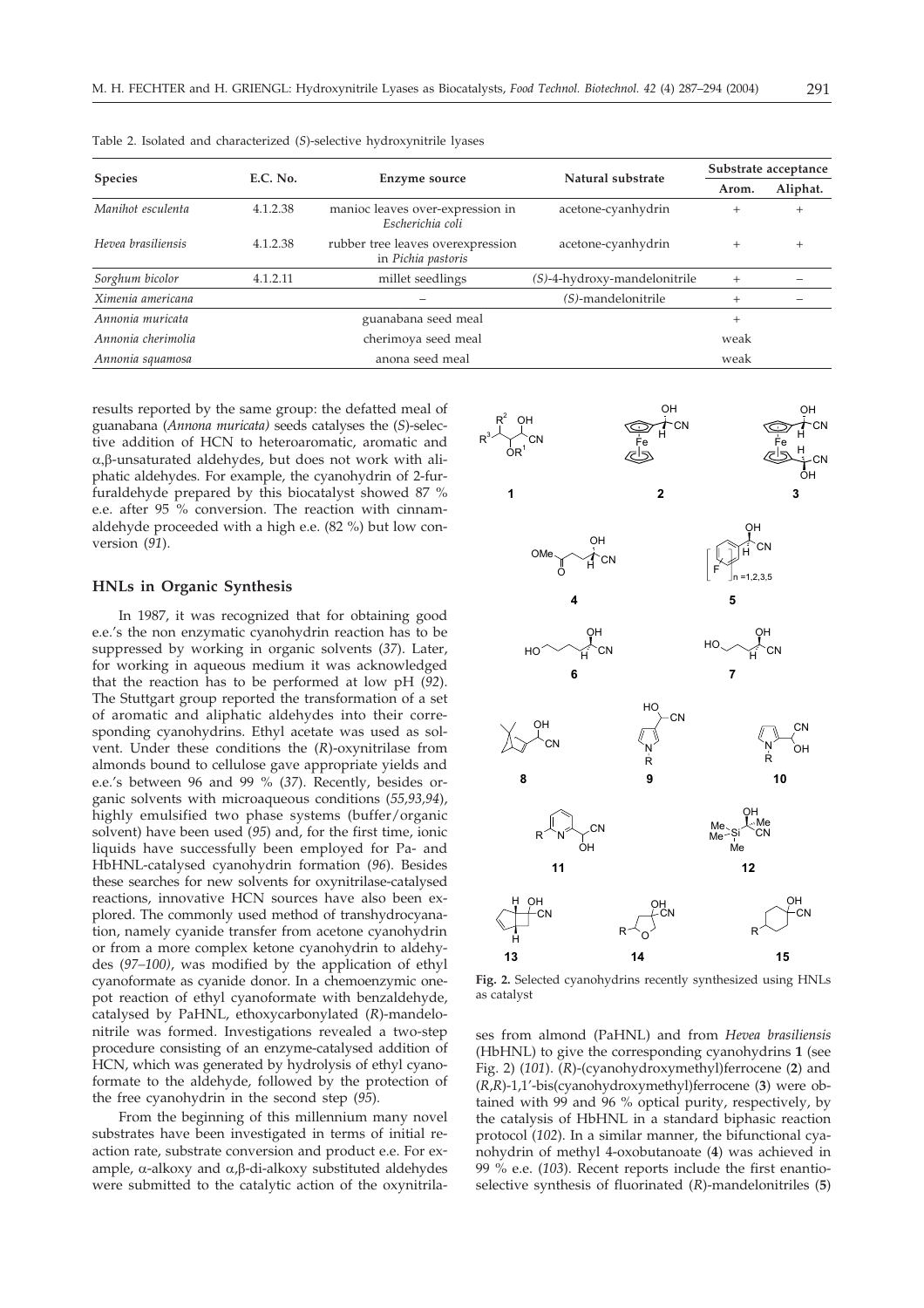by hydrocyanation under microaqueous conditions with almond meal as catalyst (*104*) and almond-(*R*)-oxynitrilase-catalysed synthesis of optically enriched aliphatic -hydroxycyanohydrins from 4-hydroxybutanal (**6**) and 5-hydroxypentanal (**7**), which are mainly found as hemiacetals in the reaction media (*105*).

The enzyme-mediated preparation of enantiomerically or diastereomerically enriched cyanohydrins of polycyclic aldehydes has been investigated. Oxynitrilase-catalysed cyanurations gave excellent results with the bicyclic aldehydes tested. The results obtained with (*R*) myrtenal proved that this aldehyde is a very good substrate for both PaHNL and HbHNL, giving the corresponding epimeric cyanohydrins **8** with extremely high diastereomeric purity (no formation of the other stereoisomer was observed) (*106*). The asymmetric hydrocyanation of *N*-substituted pyrrole-2- and -3-carboxaldehydes into their corresponding α-hydroxycyanides 9 and **10** catalyzed by HbHNL and PaHNL was reported, with moderate to good enantiomeric purities being obtained. Thus, *N*-benzylpyrrole-3-carboxaldehyde gave 91 % optical purity with both enzymes, Pa- and HbHNL (*107*). (*R*)-oxynitrilase (almond meal) catalysed hydrocyanation of 2-pyridinecarboxaldehyde was reported to give the corresponding cyanohydrin **11** in 42 % yield as a racemate, while the reaction with 6-bromo-2-pyridinecarboxaldehyde gave the corresponding cyanohydrin in 92 % yield and with 65 % e.e. (*108*).

(*S*)-Ketone cyanohydrins were synthesized by enantioselective HCN addition to methylketones by using hydroxynitrile lyase from *Manihot esculenta* as a biocatalyst (*109*). The synthesis of a member of a new class of compounds, optically active silicon-containing aliphatic (*R*)-ketone-cyanohydrin (*R*)-2-trimethylsilyl-2-hydroxylethylcyanide (**12**), was achieved with (*R*)-oxynitrilase from defatted almond meal (*110*) and apple seed meal (*111*) in a water/organic solvent biphasic system. Apple seed meal seems to be more efficient for the reaction than almond meal (*111*). This trend was observed as well for the synthesis of additional silicon-containing aliphatic (*R*)-ketone-cyanohydrins (*112*). The first enantioselective PaHNL-catalysed addition of HCN to a complex ketone, namely bicyclo[3.2.0]hept-2-en-6-one, gives access to a valuable single enantiomer of a bicyclic ketone *via* cyanohydrin **13** and was published by Gregory (*113*). In a comparable manner, heterocyclic saturated five- and six- -membered ring ketones occasionally bearing a methyl substituent reacted with HCN under enzyme catalysis using recombinant HbHNL and PaHNL (*114*). These ring ketones were accepted as substrates as well as substituted cyclohexanone derivatives by PaHNL and MeHNL, yielding cyanohydrins **14** and **15** (*115,116*).

## **Conclusion**

Numerous contributions of several research groups have led to the enantioselective cyanohydrin reaction that is catalysed by hydroxynitrile lyases being developed into a valuable tool for obtaining both (*R*)- and (*S*)-configured products in high enantiomeric purity. In principle, the structural requirements of the substrates to be accepted by HNLs have been evaluated. The HNLs are

and will be genetically modified for optimisation of the catalytic performance of the enzyme. Presently HNLs from novel plant sources are being studied and efforts are being made for gaining insight into evolutionary aspects.

## *Acknowledgement*

The authors wish to express their gratitude to Astrid Preisz for her assiduous language refinements.

## **References**

- *1.* M. H. Fechter, H. Griengl: Enzymatic Synthesis of Cyanohydrins. In: *Enzyme Catalysis in Organic Synthesis, Vol. 2*, 2nd ed., K. Drauz, H. Waldmann (Eds.), Wiley-VCH, Weinheim (2002) pp. 974–989.
- *2.* A. Nahrstedt, *Plant Syst. Evol. 150* (1985) 35–47.
- *3.* R. Lieberei, D. Selmar, B. Biehl, *Plant Syst. Evol. 150* (1985) 49–63.
- *4.* H. Wajant, F. Effenberger, *Biol. Chem. 377* (1996) 611–617.
- *5.* K. Gruber, C. Kratky, *J. Polym. Sci. Pol. Chem. 42* (2004) 479–486.
- *6.* A. Hickel, M. Hasslacher, H. Griengl, *Physiol. Plant. 98* (1996) 891–898.
- *7.* H. Wajant, K.-W. Mundry, K. Pfizenmaier, *Plant Mol. Biol. 26* (1994) 735–746.
- *8.* K. Trummler, H. Wajant, *J. Biol. Chem. 272* (1997) 4770– 4774.
- *9.* F. Effenberger, S. Förster, H. Wajant, *Curr. Opin. Biotechnol. 11* (2000) 532–539.
- *10.* F. Effenberger: Hydroxynitrile Lyases in Stereoselective Synthesis. In: *Stereoselective Biocatalysis*, R. N. Patel (Ed.), Marcel Dekker Inc., New York/Basel (2000) pp. 321–342.
- *11.* F. Effenberger, *Chimia, 53* (1999) 3–10.
- *12.* F. Effenberger: (*R*)- and (*S*)-Cyanohydrins Their Enzymic Synthesis and Their Reactions. In: *Microbial Reagents in Organic Synthesis*, *Vol. 381*, S. Servi (Ed.), Kluwer, Dordrecht (1992) pp. 25–33.
- *13.* F. Effenberger, *Angew. Chem.-Int. Edit. 33* (1994) 1555–1564.
- *14.* A. van der Gen, J. Brussee: Stereoselective Biocatalytic Formation of Cyanohydrins, Versatile Building Blocks for Organic Synthesis. In: *Enzymes in Action*, *Vol. 33*, B. Zwanenburg, M. Mikolajczyk, P. Kielbasinski (Eds.), Kluwer Academic Publishers, Netherlands (2000) pp. 365–396.
- *15.* J. Brussee, A. van der Gen: Biocatalysis in the Enantioselective Formation of Chiral Cyanohydrins, Valuable Building Blocks in Organic Synthesis. In: *Stereoselective Biocatalysis*, R. N. Patel (Ed.), Marcel Dekker Inc., New York/Basel (2000) pp. 289–320.
- *16.* G. J. M. Van Scharrenburg, J. B. Sloothaak, C. G. Kruse, E. Smitskamp-Wilms, J. Brussee, *Indian J. Chem. Sect. B, 32* (1993) 16–19.
- *17.* H. Griengl, H. Schwab, M. Fechter, *Trends Biotechnol. 18* (2000) 252–256.
- *18.* D. V. Johnson, A. A. Zabelinskaja-Mackova, H. Griengl, *Curr. Opin. Chem. Biol. 4* (2000) 103–109.
- *19.* M. Schmidt, H. Griengl, *Top. Curr. Chem. 200* (1999) 193– 226.
- *20.* D. V. Johnson, H. Griengl, *Adv. Biochem. Engin. Biotechnol. 63* (1999) 31–55.
- *21.* H. Griengl, A. Hickel, D. V. Johnson, C. Kratky, M. Schmidt, H. Schwab, *Chem. Commun. 20* (1997) 1933–1940.
- *22.* D. V. Johnson, H. Griengl, *Chim. Oggi, 15* (1997) 9–13.
- *23.* P. Poechlauer, W. Skranc, M. Wubbolts: The Large-Scale Biocatalytic Synthesis of Enantiopure Cyanohydrins. In: *Asymmetric Catalysis on Industrial Scale*, H. U. Blaser, E. Schmidt (Eds.), Wiley-VCH, Weinheim (2004) pp. 151–164.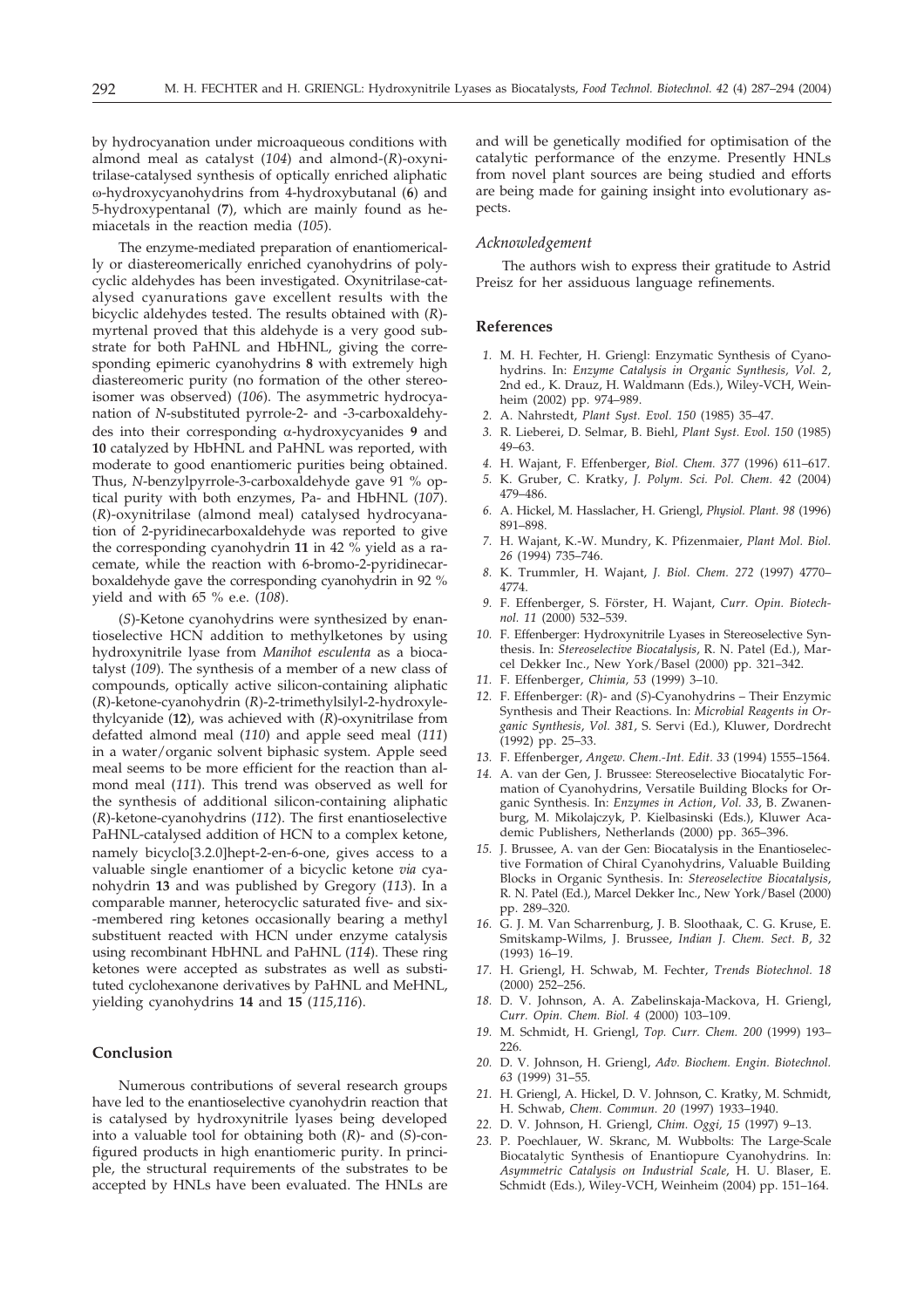- *24.* M. North, *Synlett, 11* (1993) 807–820.
- *25.* M. North, *Tetrahedron: Asymmetry, 14* (2003) 147–176.
- *26.* S. M. Roberts, *J. Chem. Soc. Perkin Trans. I* (13) (2001) 1475– 1499.
- *27.* L. Rosenthaler, *Biochem. Z. 14* (1908) 238–253.
- *28.* L. Rosenthaler, *Biochem. Z. 26* (1910) 7–8.
- *29.* H. Albers, K. Hamann, *Biochem. Z. 255* (1932) 44–65.
- *30.* V. K. Krieble, *J. Am. Chem. Soc. 35* (1913) 1643–1647.
- *31.* V. K. Krieble, *Biochem. Bull. 2* (1913) 227.
- *32.* L. Rosenthaler, *Arch. Pharm. 251* (1913) 56–84.
- *33.* W. Becker, E. Pfeil, *Naturwissenschaften, 51* (1964) 193.
- *34.* W. Becker, U. Benthin, E. Eschenhof, E. Pfeil, *Biochem. Z. 337* (1963) 156–166.
- *35.* W. Becker, H. Freund, E. Pfeil, *Angew. Chem.-Int. Edit. 4* (1965) 1079.
- *36.* W. Becker, E. Pfeil, *J. Am. Chem. Soc. 88* (1966) 4299–4300.
- *37.* F. Effenberger, T. Ziegler, S. Foerster, *Angew. Chem.-Int. Edit. 26* (1987) 458–460.
- *38.* H. Lauble, K. Möller, H. Schindelin, S. Förster, F. Effenberger, *Proteins, 19* (1994) 343–347.
- *39.* I. Dreveny, K. Gruber, A. Glieder, A. Thompson, C. Kratky, *Structure, 9* (2001) 803–815.
- *40.* I. Dreveny, C. Kratky, K. Gruber, *Protein Sci. 11* (2002) 292–300.
- *41.* M. S. Jorns, *Proceedings of the 6th International Symposium on Flavins and Flavoproteins* (1980) pp. 161.
- *42.* M. S. Jorns, *J. Biol. Chem. 254* (1979) 12145–12152.
- *43.* R. Weis, P. Poechlauer, R. Bona, W. Skranc, R. Luiten, M. Wubbolts, H. Schwab, A. Glieder, *J. Mol. Catal. B-Enzym. 29* (2004) 211–218.
- *44.* A. Glieder, R. Weis, W. Skranc, P. Poechlauer, I. Dreveny, S. Majer, M. Wubbolts, H. Schwab, K. Gruber, *Angew. Chem.-Int. Edit. 42* (2003) 4815–4818.
- *45.* Z. Hu, J. E. Poulton, *Plant Physiol. 115* (1997) 1359–1369.
- *46.* I. P. Cheng, J. E. Poulton, *Plant Cell Physiol. 34* (1993) 1139– 1143.
- *47.* Z. Hu, J. E. Poulton, *Plant Physiol. 119* (1999) 1535–1546.
- *48.* L. L. Xu, B. K. Singh, E. E. Conn, *Arch. Biochem. Biophys. 263* (1988) 256–263.
- *49.* A. J. Cutler, M. Sternberg, E. E. Conn, *Arch. Biochem. Biophys. 238* (1985) 272–279.
- *50.* J. Albrecht, I. Jansen, M. R. Kula, *Biotechnol. Appl. Biochem. 17* (1993) 191–203.
- *51.* K. Trummler, J. Roos, U. Schwaneberg, F. Effenberger, S. Förster, K. Pfizenmaier, H. Wajant, *Plant Sci. 139* (1998) 19–27.
- *52.* H. Breithaupt, M. Pohl, W. Bonigk, P. Heim, K.-L. Schimz, M.-R. Kula, *J. Mol. Catal. B-Enzym. 6* (1999) 315–332.
- *53.* E. Kiljunen, L. T. Kanerva, *Tetrahedron: Asymmetry, 8* (1997) 1225–1234.
- *54.* E. Kiljunen, L. T. Kanerva, *Tetrahedron: Asymmetry, 8* (1997) 1551–1557.
- *55.* G. Lin, S. Han, Z. Li, *Tetrahedron, 55* (1999) 3531–3540.
- *56.* L. Hernandez, H. Luna, F. Ruiz-Teran, A. Vazquez, *J. Mol. Catal. B-Enzym. 30* (2004) 105–108.
- *57.* A. Solis, H. Luna, H. I. Perez, N. Manjarrez, R. Sanchez, *Rev. Soc. Quim. Mex. 42* (1998) 214–216.
- *58.* A. Solis, H. Luna, H. I. Perez, N. Manjarrez, R. Sanchez, M. Albores-Velasco, R. Castillo, *Biotechnol. Lett. 20* (1998) 1183–1185.
- *59.* A. Solis, H. Luna, H. I. Perez, N. Manjarrez, *Rev. Mex. Cienc. Farm. 33* (2002) 27–31.
- *60.* T. Lee, Y. Ahn, *Bull. Korean Chem. Soc. 23* (2002) 1490–1492.
- *61.* H. Wajant, S. Foerster, D. Selmar, F. Effenberger, K. Pfizenmaier, *Plant Physiol. 109* (1995) 1231–1238.
- *62.* C. Bové, E. E. Conn, *J. Biol. Chem. 236* (1961) 207–210.
- *63.* C.-H. Mao, L. Anderson, *Phytochemistry, 6* (1967) 473–483.
- *64.* E. Smitskamp-Wilms, J. Brussee, A. Van der Gen, G. J. M. Van Scharrenburg, J. B. Sloothaak, *Recl. Trav. Chim. Pays-Bas, 110* (1991) 209–215.
- *65.* H. Wajant, H. Boettinger, K. W. Mundry, *Biotechnol. Appl. Biochem. 18* (1993) 75–82.
- *66.* H. Wajant, K. W. Mundry, *Plant Sci. 89* (1993) 127–133.
- *67.* H. Lauble, B. Miehlich, S. Foerster, H. Wajant, F. Effenberger, *Biochemistry, 41* (2002) 12043–12050.
- *68.* U. Niedermeyer, M. R. Kula, *Angew. Chem.-Int. Edit. 29* (1990) 386–388.
- *69.* G. W. Butler, *Phytochemistry, 4* (1965) 127–131.
- *70.* D. Selmar, R. Lieberei, B. Biehl, E. E. Conn, *Physiol. Plant. 75* (1989) 97–101.
- *71.* N. Klempier, H. Griengl, M. Hayn, *Tetrahedron Lett. 34* (1993) 4769–4772.
- *72.* J. Hughes, J. P. C. Decarvalho, M. A. Hughes, *Arch. Biochem. Biophys. 311* (1994) 496–502.
- *73.* J. Hughes, J. H. Lakey, M. A. Hughes, *Biotechnol. Bioeng. 53* (1997) 332–338.
- *74.* J. Hughes, Z. Keresztessy, K. Brown, S. Suhandono, M. A. Hughes, *Arch. Biochem. Biophys. 356* (1998) 107–116.
- *75.* K. Gruber, G. Gartler, B. Krammer, H. Schwab, C. Kratky, *J. Biol. Chem. 279* (2004) 20501–20510.
- *76.* D. L. Ollis, E. Cheah, M. Cygler, B. Dijkstra, F. Frolow, S. M. Franken, M. Harel, S. J. Remington, I. Silman, J. Schrag, *Protein Eng. 5* (1992) 197–211.
- *77.* U. G. Wagner, M. Hasslacher, H. Griengl, H. Schwab, C. Kratky, *Structure, 4* (1996) 811–822.
- *78.* K. Gruber, M. Gugganig, U. G. Wagner, C. Kratky, *Biol. Chem. 380* (1999) 993–1000.
- *79.* J. Zuegg, K. Gruber, M. Gugganig, U. G. Wagner, C. Kratky, *Protein Sci. 8* (1999) 1990–2000.
- *80.* H. Lauble, S. Förster, B. Miehlich, H. Wajant, F. Effenberger, *Acta Crystallogr. Sect. D-Biol. Crystallogr. D57* (2001) 194–200.
- *81.* H. Lauble, B. Miehlich, S. Förster, H. Wajant, F. Effenberger, *Protein Sci. 10* (2001) 1015–1022.
- *82.* H. Lauble, B. Miehlich, S. Forster, C. Kobler, H. Wajant, F. Effenberger, *Protein Sci. 11* (2002) 65–71.
- *83.* H. Bühler, F. Effenberger, S. Forster, J. Roos, H. Wajant, *Chembiochem, 4* (2003) 211–216.
- *84.* G. R. Stranzl, K. Gruber, G. Steinkellner, K. Zangger, H. Schwab, C. Kratky, *J. Biol. Chem. 279* (2004) 3699–3707.
- *85.* K. Gruber, *Proteins, 44* (2001) 26–31.
- *86.* M. Bauer, H. Griengl, W. Steiner, *Biotechnol. Bioeng. 62* (1999) 20–29.
- *87.* M. S. Jorns, *Biochim. Biophys. Acta 613* (1980) 203–209.
- *88.* Y. L. Yeow, Y.-K. Leong, M. Y. Cheah, H. D. T. Dang, C. K. P. Law, *J. Biotechnol. 111* (2004) 31–39.
- *89.* M. Bauer, R. Geyer, H. Griengl, W. Steiner, *Food Technol. Biotechnol. 40* (2002) 9–19.
- *90.* G. W. Kuroki, E. E. Conn, *Proc. Natl. Acad. Sci. USA, 86* (1989) 6978–6981.
- *91.* A. Solis, H. Luna, H. I. Perez, N. Manjarrez, *Tetrahedron: Asymmetry, 14* (2003) 2351–2353.
- *92.* U. Kragl, U. Niedermeyer, M. R. Kula, C. Wandrey, *Ann. NY Acad. Sci. 613* (1990) 167–175.
- *93.* S. Han, G. Lin, Z. Li, *Tetrahedron: Asymmetry, 9* (1998) 1835– 1838.
- *94.* P.-R. Chen, J.-X. Gu, Z.-L. Wei, S.-Q. Han, Z.-Y. Li, G. Lin, *Chin. J. Chem. 21* (2003) 983–993.